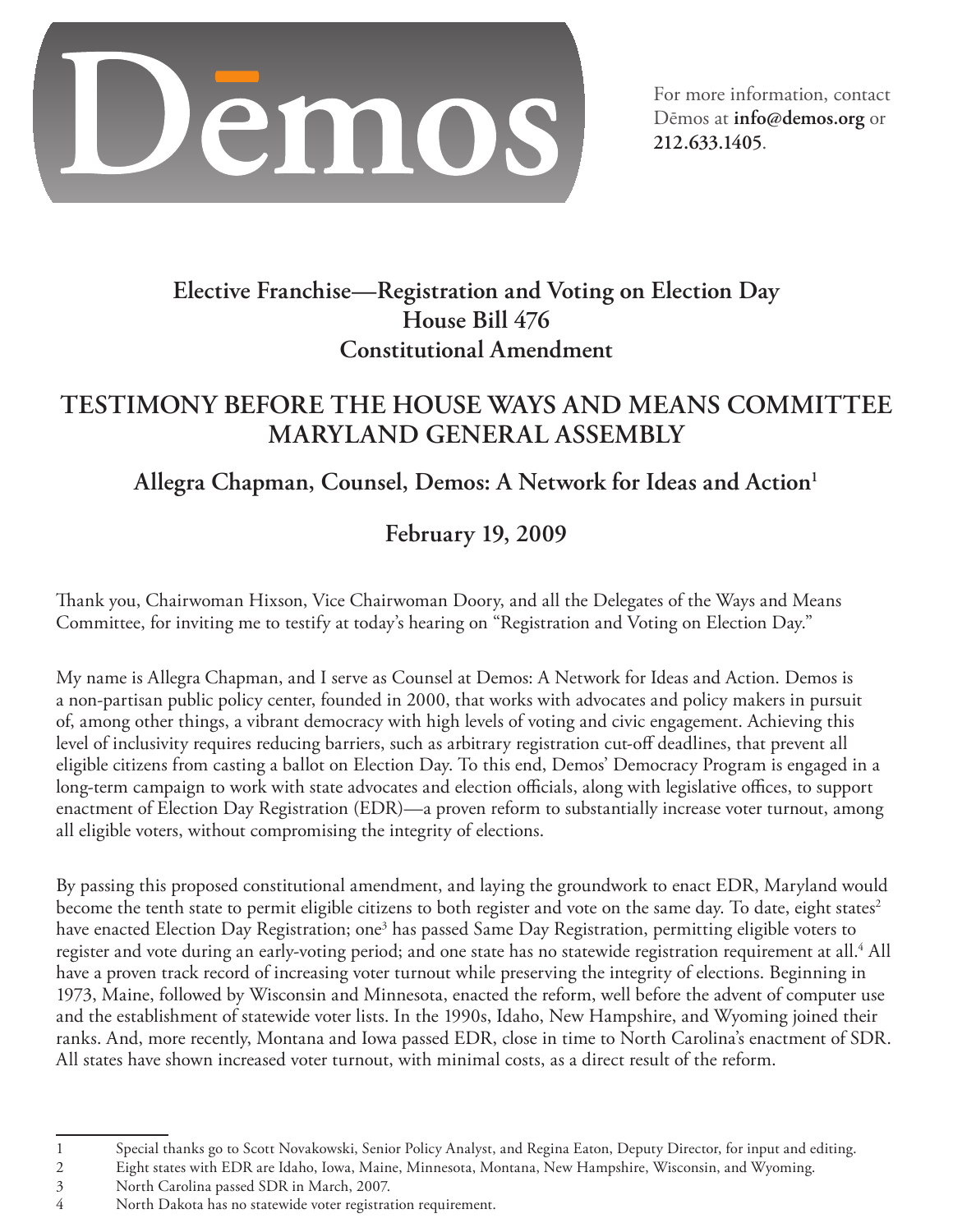Unlike EDR states, non-EDR states suffer from consistently lower numbers in voter turnout. Many voting rights experts agree that pre-Election Day registration deadlines have contributed to lower turnout among eligible voters in the United States.<sup>5</sup> The numbers are much better, though, in EDR states: whereas only 50.5% percent of the voting aged population turned out to vote in non-EDR states in 2000, 65.6% voted in EDR states.<sup>6</sup> That's a significant difference, and testament to EDR's ability to raise the numbers.

The requirement to register well in advance of an election proves onerous to many groups, including young people, low-income populations, frequent movers, and minority groups. It's no surprise that this is the case: when you have just moved to a new school, or are jumping from one job to the next while raising a family, or moving to a new neighborhood because you simply can't make the rent at your old apartment, registering to vote a month in advance of an election may not necessarily be at the forefront of one's to-do list. This hurdle is compounded by the fact that the "percentage of people giving 'quite a lot' of thought to U.S. presidential elections rises dramatically in the final four weeks prior to the election, just at the time when registration no longer is possible in approximately half the states."<sup>7</sup> Permitting citizens to both register and vote on Election Day ensures that no eligible voter will be denied the right to vote simply because he did not complete a registration form well in advance of selecting a candidate. Studies show that "if all states transitioned to EDR . . . the national registration rate would increase to almost 82%, a 5.7% increase over the current national voter registration rate [of 76%]."<sup>8</sup>

# **Benefits of Election Day Registration**

Election Day Registration makes the process of registering and voting less daunting and more user-friendly, thereby creating a larger electorate more representative of this country's make-up. EDR states, as a group, generally tout an average voter turnout rate of 10 to 12 percentage points higher that non-EDR states.<sup>9</sup> Academic studies show that a significant part of this difference is directly attributable to EDR, with the elimination of arbitrary registration deadlines increasing turnout by a full three to six percentage points, depending on state and research method used.10

See Alexander Keyssar, *The Right to Vote: The Contested History of Democracy in the United States* (New York: Basic Books, 2000). See also Frances Fox Piven and Richard A. Cloward, *Why Americans Don't Vote* (New York: Pantheon, 1988).

R. Michael Alvarez, Stephen Ansolabehere & Catherine Wilson, *Election Day Voter Registration in the United States: How One-*6 *Step Voting Can Change the Composition of the American Electorate* 16 (Caltech-MIT Voting Technology Project Working Paper, 2002), available at http://vote.caltech.edu/media/documents/wps/vtp\_wp5.pdf

Steven Carbo and Brenda Wright, "The Promise and Practice of Election Day Registration," p. 72, in *America Votes!* (Benjamin 7 E. Griffith ed., 2008), citing The Gallup Poll, *The Nine Weeks of Election 2000* (cited in Voters Win with Election Day Registration).

<sup>8</sup> Supra, Alvarez, Ansolabehere, and Wilson, at 15.

 $\overline{9}$  Demos: A Network for Ideas and Action, *Voters Win With Election Day Registration: A Snapshot of Election 2006* (Winter 2007), available at http://www.demos.org/pub1280.cfm

<sup>10</sup> See Stephen Knack, "Election Day Registration: The Second Wave," *American Politics Quarterly* 29(1), 65-78 (2001); Knack and White 2000; Craig L. Brians & Bernard Grofman, "Election Day Registration's Effect on U.S. Voter Turnout," *Soc. Sci. Q*. 82(1); 171-83 (March 2001); Mark J. Fenster, "The Impact of Allowing Day of Registration Voting on Turnout in U.S. Elections from 1960 to 1992," *American Politics Quarterly* 22(1)(1994): 74-87.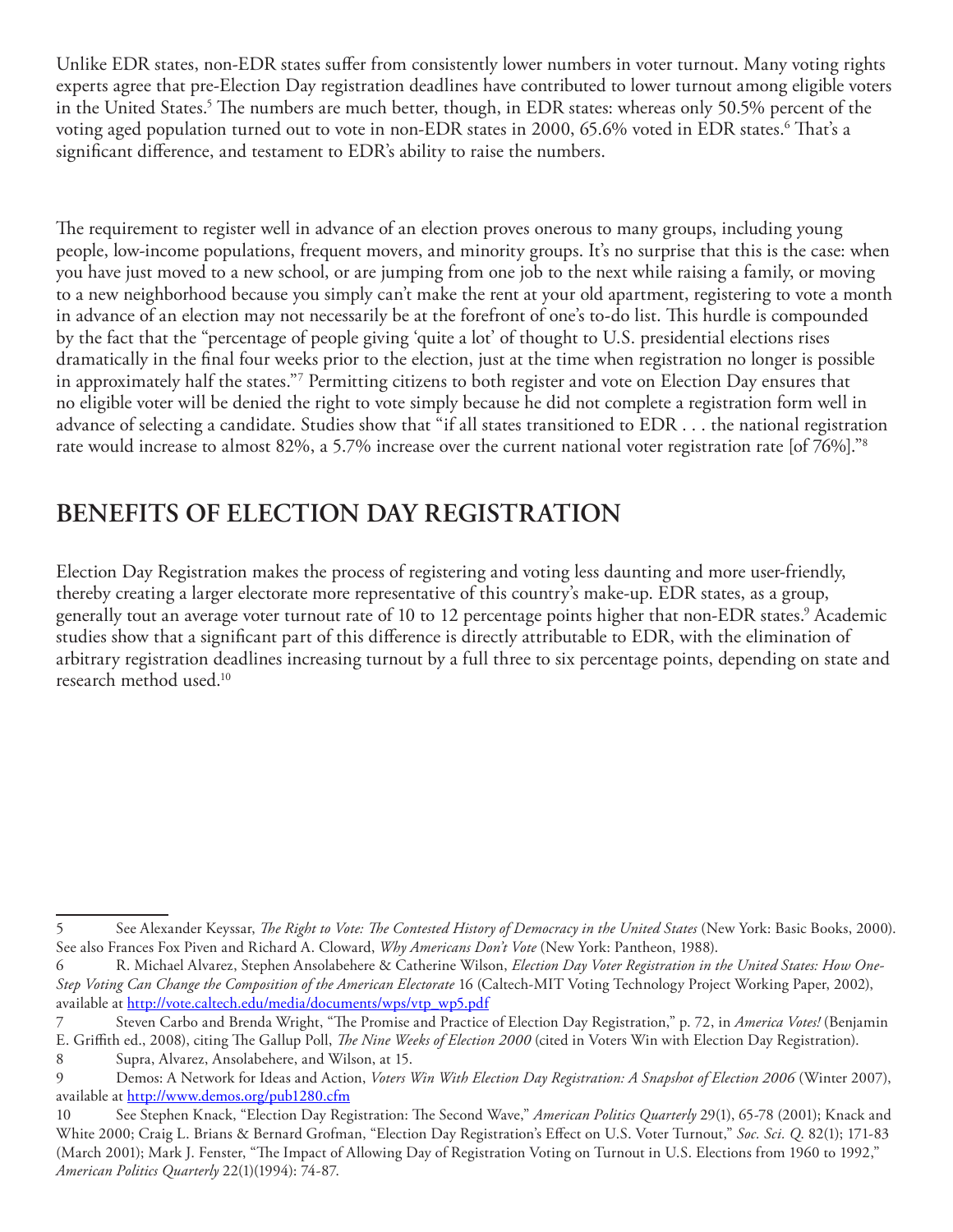### **EDR boosts turnout**

Final data are not yet available on EDR usage for 2008, but preliminary figures show that over 1.1 million Americans used EDR/ SDR to vote on or before November 4, 2008. In the nine states that permit registration and voting on the same day, voter turnout was seven percentage points higher than in non EDR/ SDR states.<sup>11</sup> Importantly, the five states with the highest turnout—Minnesota, Wis

consin, Maine, New Hampshire, and Iowa—were all EDR states.<sup>12</sup> And North Carolina, after having recently adopted SDR, boasted record turnout this past presidential election, with 253,000 voters using same day registration, placing that state at number 19 in the nation after having been historically ranked among the worst 15 states for voter participation.

Election Day Registration unquestionably boosts overall voter turnout, but evidence suggests that it especially enhances turnout among traditionally low-turnout groups. Younger citizens, frequent movers, and minorities certainly stand to benefit from EDR. Although we do not have statistics for Maryland specifically, if EDR were adopted nationally turnout among youth (between the ages of 18 and 25) could increase by almost 12%, among Hispanics by 11%, among Blacks by 7.5%, and among Asians and other racial groups by a collective 12%.<sup>13</sup> Moreover, turnout could increase for those who have moved within the past six months by 10%.<sup>14</sup>

Given the national economic recession, and the skyrocketing increase in foreclosure rates, more and more Marylanders may find themselves moving. It is hard enough to move from a home to a new environment, let alone remember to register after such an ordeal. Census data show that almost 40 million people in America moved between 2005 and 2006.<sup>15</sup> Significantly, recent movers constitute 43% of all non-voters.<sup>16</sup> We are sure to see constant, if not higher, numbers over the next few years. Such figure represents a chunk of the population that legislators, and political candidates, simply cannot ignore. Moreover, this is not a partisan issue but a voter one. Indeed, the largest percentage of EDR voters in Iowa in 2008 were "No-Party." In states with EDR, then, all eligible citizens are potential voters to be courted by campaigners.

Momentum continues to build around election reform. This week alone, the legislatures of Connecticut, Nebraska, and Maryland—my home state—are conducting hearings on EDR proposals. We anticipate EDR campaigns will gain strength in 15 to 20 other states, in addition to the District of Columbia.

### **EDR reduces the need for provisional ballots**

Administrative accidents happen. After the 2000 presidential election, in which upwards of three million Americans were turned away from the polls because of voter registration problems and registry flaws, the U.S. Congress passed the Help America Vote Act, requiring non-EDR states to offer provisional ballots to

<sup>11</sup> Demos: A Network of Ideas and Action, *Voters Win With Election Day Registration* (Updated Winter 2009), available at http:// www.demos.org/pubs/voterswin\_JAN09.pdf Note that voter turnout figures were derived by the number of votes cast for the highest office and the voting-eligible population, as reported by the United States Election Project at http://elections.gmu.edu/Turnout\_2008G. html

<sup>12</sup> See http://elections.gmu.edu/Turnout\_2008G.html

<sup>13</sup> Supra, Alvarez, Ansolabehere, and Wilson, at 16

<sup>14</sup> Id.

<sup>15</sup> Brennan Center for Justice at NYU School of Law and Demos: A Network for Ideas and Action, "Eliminating Barriers to Voting: Election Day Registration" at 13, available at http://www.brennancenter.org/content/resource/eliminating\_barriers\_to\_voting\_ election\_day\_registration/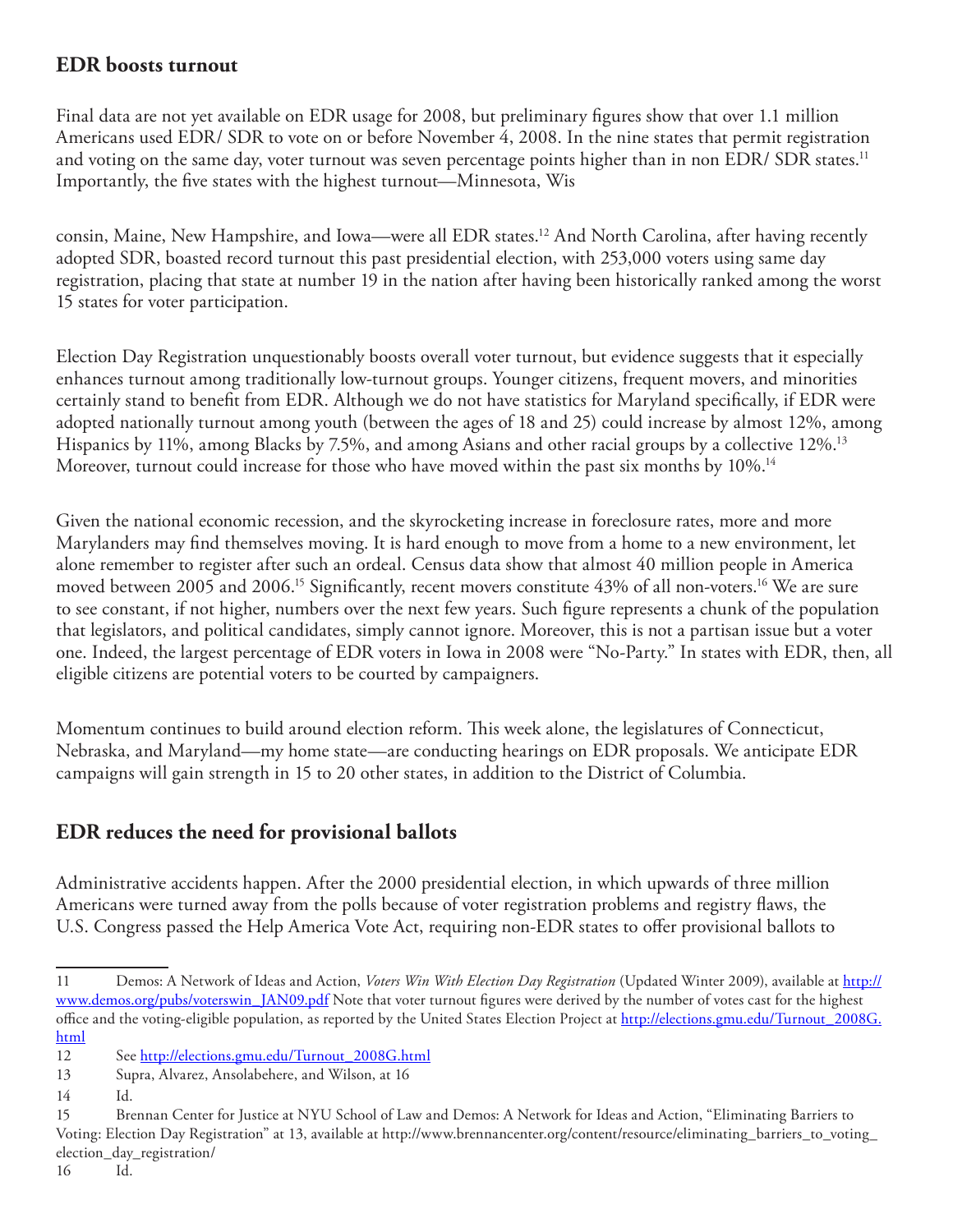those citizens who believed they had registered but whose names did not appear on registration rolls. Use of provisional ballots, though, does not ensure that every vote will count. Indeed, in the following presidential election, in 2004, over one third of the nearly 2 million provisional ballots cast were not counted.17 One can imagine the disappointment a voter feels in finding out, after the fact, that his vote did not count on Election Day. Administrative error cannot be eliminated. And evidence exists that purgings and failures to input voter registration information abound. Indeed, during the 2008 presidential election, several states—including Maryland—reported problems in transferring voter registration applications timely submitted to the MVA (an authorized voter registration agency under the National Voter Registration Act of 1993) to local elections officials in time for Election Day.18 Allowing eligible voters to register and vote on the same day would avoid the need to vote by provisional ballot, and save voters from the fear that their votes did not count and elections judges from the time and work involved in processing such ballots.

# **Arguments against EDR**

To be sure, some have voiced concerns over EDR's implementation. While it is legitimate to worry about potential problems, the facts disprove any fears and demonstrate that EDR's benefits far outweigh its negligible costs.

### **Fraud**

Fraud is a non-issue in EDR states. According to a telephone survey conducted by Demos of elections officials and poll workers, the great majority of respondents stated that current fraud-prevention measures suffice to ensure the integrity of elections.19 There is no reason to think otherwise: states impose heavy penalties for voter fraud; voters are required to show documentation for proof of residency; they must sign an oath attesting to their identity and citizenship. Unlike registration by mail, EDR requires eligible voters to attest to their identity face-to-face, before an elections official. Moreover, audits conducted after an election add an additional level of identity verification and those who get caught will certainly pay a penalty.

Current election procedures ensure against significant voter fraud. And, as a practical matter, few occurrences of voter fraud have occurred. An analysis conducted by Lorraine Minnite, a professor at Barnard College of Columbia University, on data from 2002 to 2005 on EDR states revealed *just one case of voter impersonation* at the polls.20 An initiative by the Department of Justice in prosecuting voter fraud has resulted in only 40 prosecutions nationwide for election crimes related to illegal voting between 2002 and 2005. 21 Among EDR states, Wisconsin was the only one where a federal investigation led to any voter fraud prosecutions. Four voters were charged with double voting and 10 were charged for voting while disfranchised for a felony conviction. Charges against the "double voters" were dropped or exonerated, and only half the felon voters were convicted. (The antidote to felony voting is to post clear signs at polling stations informing those with felony convictions of their inability to vote until sentences have been fully served. Those with records rarely intentionally commit voter fraud; rather they are unaware of its illegality.) Considering DOJ's otherwise 90-percent conviction rate, such failure to convict—for a minute number of cases to begin with—provides strong evidence that voter fraud simply does not attend EDR.

<sup>17</sup> *Id.*

<sup>18</sup> http://voices.washingtonpost.com/annapolis/2008/10/a\_word\_on\_ registering\_to\_vote.html

<sup>19</sup> Demos: A Network for Ideas and Action, *Election Day Registration: A Ground-Level View*, available at http://www.demos.org/ pubs/EDR\_Clerks.pdf

<sup>20</sup> Demos: A Network for Ideas & Action, *Election Day Registration: A Study of Voter Fraud Allegations and Findings on Voter Roll Security*, available at http://www.demos.org/pubs/EDRVF.pdf (A 17 year-old in New Hampshire was caught casting his father's ballot in a 2004 Republican presidential primary. This fraud was unrelated to EDR because the father was already registered and on the rolls.) 21 Id. In 2002, 78,381,943 votes were cast in national elections; in 2004, 122,294,987 votes were cast in national elections.